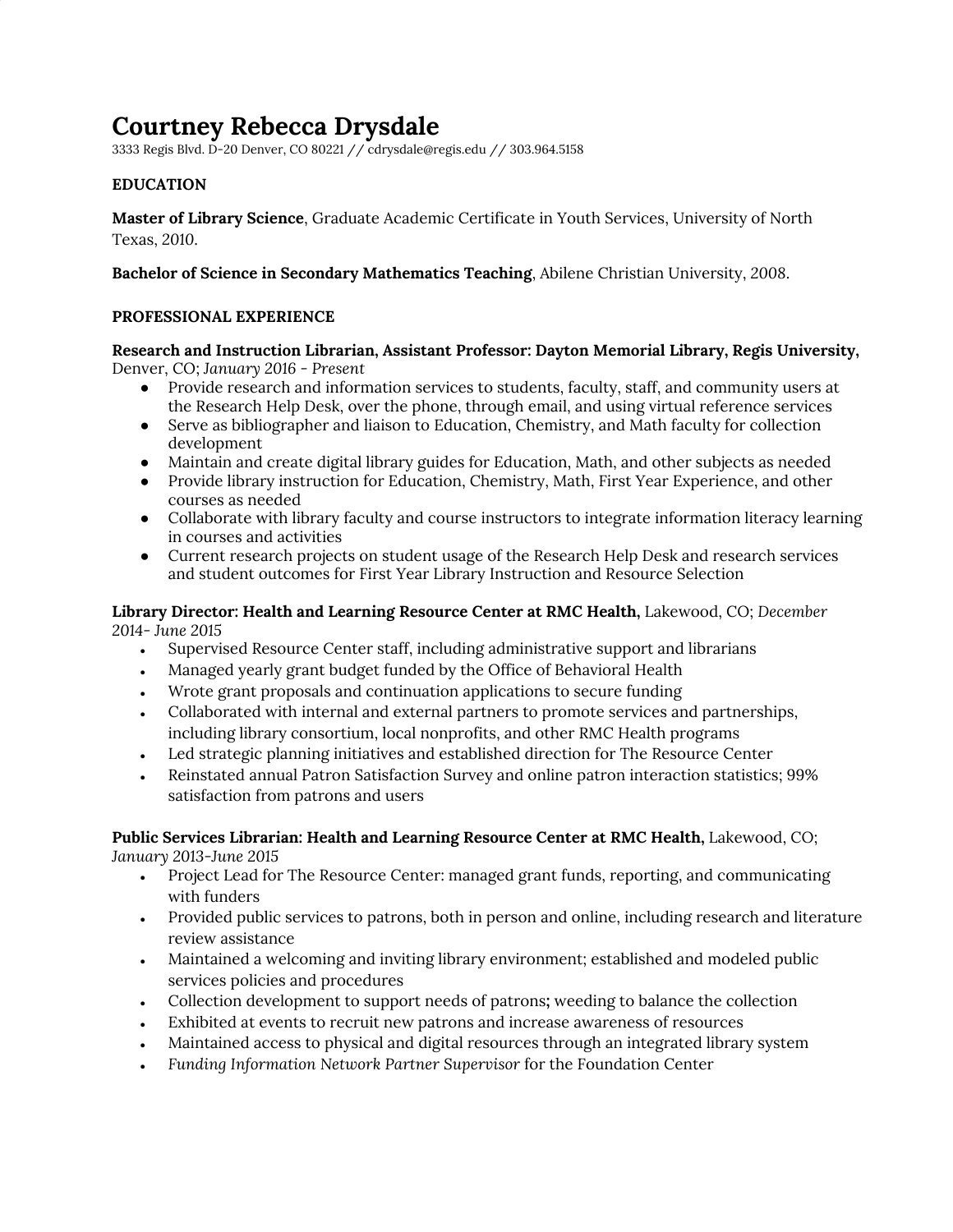**Teacher Librarian: Jefferson County Public Schools,** Lakewood, CO; *August 2010-December 2012*

- Ensured a positive library experience for students, teachers, administration, and parents
- Organized and managed all aspects of two active school libraries, including collection development, technology, budgets, and scheduling for classes, volunteers, and events; supervised three part-time library assistants
- Provided reference services for administration, staff, students, and the community
- Managed and provided access to physical and digital resources
- Collaborated with classroom teachers to integrate technology and information literacy in the classroom
- Facilitated professional development for staff members across the district
- Pursued continuing education in educational technology, strategic planning for libraries, and mathematics
- Chair of *Technology Committee*; member of *Leadership Committee*; Jeffco Schools Smart Technology District Technology Trainer

# **Math Teacher: Clear Creek High School,** Evergreen, CO; *August 2009-June 2010*

- Taught Basic Math, Pre-Algebra, Algebra I, and Geometry
- High School Technology Liaison, Assistant Girls Basketball Coach
- Member of *Math Curriculum Committee* and *District Technology Committee*

# **Math Teacher: Hawley High School,** Hawley, TX; *March 2008-June 2009*

- Taught Algebra I, Algebra II, Pre-Calculus, and AP Calculus
- Developed and facilitated daily lesson plans and assessments
- Participated in grant funded work with Abilene Christian University integrating technology in the classroom

# **Circulation Desk: Abilene Christian University Brown Library,** Abilene, TX; *August 2006-January 2008*

- Assisted students, faculty, and staff in locating, checking out, and returning library materials
- Provided excellent customer service to students, staff, and faculty
- Mentored and coached by professional academic librarians; received *Spirit of Service* award

# **SERVICE, AWARDS, AND MEMBERSHIPS**

- **Spirit of Service Award and Outstanding Circulation Worker** for excellent public service at Abilene Christian University Brown Library, 2007
- **Value Award for Teamwork** from Jeffco Public Schools, 2012
- **Mentor for LIS student** at University of Denver through the MLIS program, 2014
- **Advisory committee member** for the AspenCat Library Consortium, 2014-2015
- **Member at Large** for the Substance Abuse Librarians and Information Specialists (SALIS) Executive Board, 2015-2017
- **SALIS/AMHL International Conference Chair,** 2016
- **Culminating Internship Supervisor for LIS student** at University of Denver, Spring 2018
- **CALCON (Colorado Association of Libraries Conference) Planning Committee**, 2017, 2020
- **CALCON Co-Chair**, 2018
- **CALCON Chair, CAL (Colorado Association of Libraries) Board Member**, 2019
- **Regis Library Faculty Council Secretary**, 2017-2018
- **Regis Library Collections Committee Member**, 2016-2019
- **Regis Library Outreach Committee Member**, 2016-present
- **Regis Library Assessment Committee Member**, 2018-present
- **Regis Library Handbook Committee Member**, 2020-present